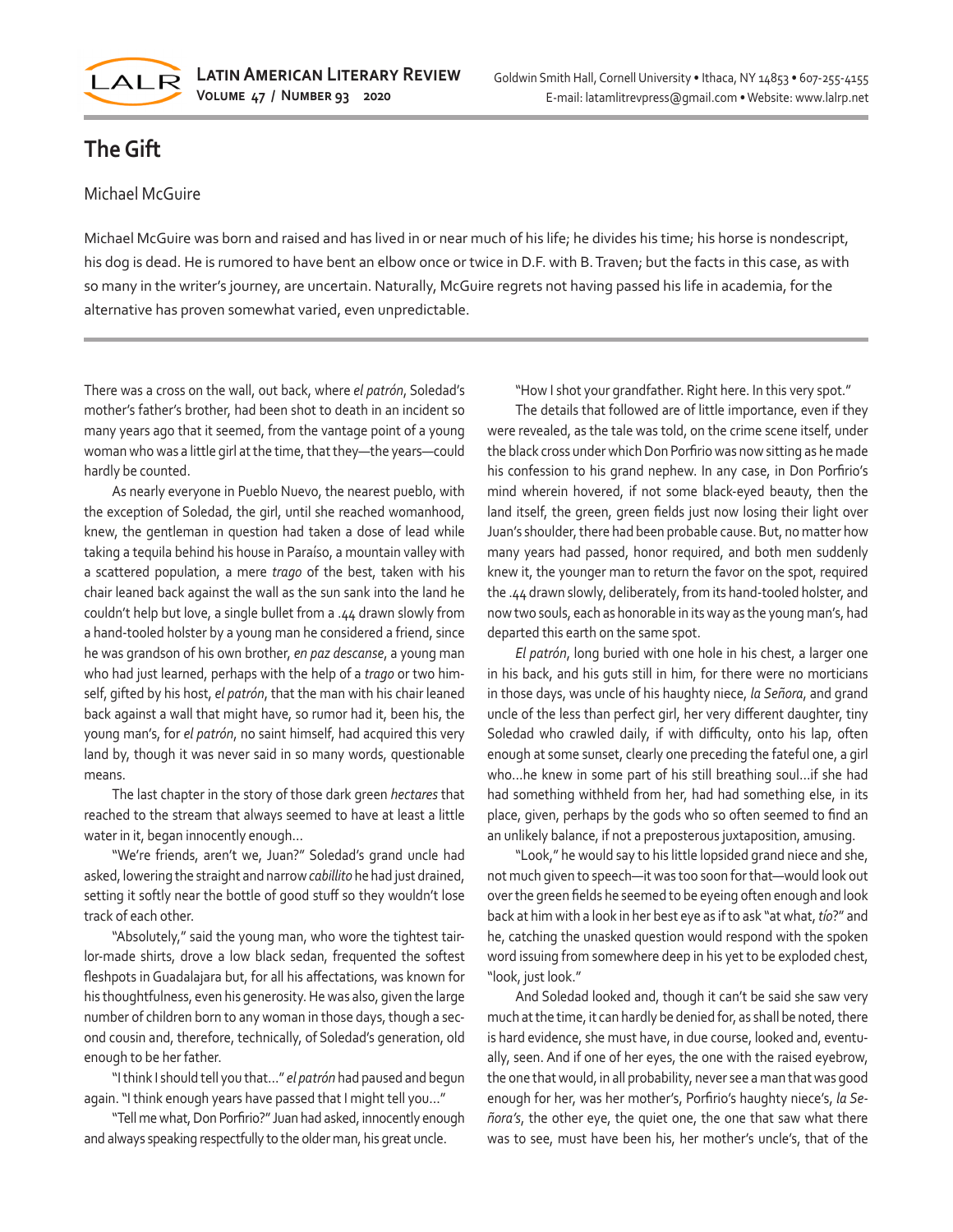man who, though a good shot, and generally kind enough, might be said to have confessed one of his crimes to the wrong man in the wrong place at the wrong time.

So Soledad, imperfect in body and difficult, even, at times, a little high and mighty, in temperment, lived on. And reflected upon her time in Paraíso, perched upon her mother's uncle's lap and, one day, would wonder if it was at all possible to somehow get a hold of the present before it—sometimes very suddenly—became the past.

Of course, her mother also lived on and, as with those who have had many children and lost many, reflected upon those who were alive and not doing as well as they might, as upon her yet unmentioned husband who had died relatively young, who was gone and that was that. She would always remember fleeing the man she had been engaged to in order to run off with the man she married, the better looking one, the one who went on to do considerably less than the man she hadn't and then, as God would have it, to die young while the other lived on and on and success followed success until his successes seemed destined to outlive him and maybe even the woman he had married. Still, when *la Señora*, was at Paraíso, the home in the mountain valley where she was born, where she passed her youth and the small fields were still greener than any she had seen since; when she was there, she often took a moment to stand beneath the cross on the wall, to think of the life the uncle she knew best had lived until it had been taken away from him by her favorite nephew; and to think as well as of the lives her children, though they had their lives, were not living.

One of them, our *heroína*, Soledad, could walk if she could not run. She could even walk considerable distances: though she would have appreciated a little support she was unlikely ever to know, say the strong arm of a young man her own age. One side of her body served her better than the other, it had always been like that, that's the way she had been born, with one side a little better, or worse, than the other, and that's the way she would always be. Still, her good eye was good and her hand was steady. Looking, she could stand perfectly still, like an alerted prey animal, or a crafty predator, and that eye—the one on the better side—served her well, especially when there was a camera in front of it.

Soledad liked birds, and horses, all the creatures; she also liked landscapes, even when nothing moved upon them. And, though she liked color, especially the muted colors of both twilights, morning and night, the whited landscapes rather than the yellowed, her own work was black and white. She loved the old pictures of historical times, the men in their oversize sombreros… Why, she wondered, had sombreros shrunken so: was the sun less fierce, did it hit the men and women bent in the fields less savagely than it had in the past, the past that was always with her country, that would never leave it?

She loved, too, pictures of the men in those oversize sombreros, riding the roofs of comandeered trains, riding with their women, their helpmeets, *las soldaderas* who, in the dated photos, loaded the men's dated rifles and sometimes fired them; all, of course, riding to their deaths, whether they were killed in *la Revolución* that wasn't, the one that, as so many, realized so few of its ideals; or living, perhaps more maimed than she, twisted by human events rather than the gods; living, as they say, to the age everyone supposedly desires, but now taken, if not seized, by the death that is a necessary step in the evolutionary process; necessary, Soledad figured, so less perfect or, at least, less adapted species could get out of the way and the latest versions could take their place.

She wondered why they hadn't invented a machine that could capture the times that were gone, not so far gone, just the ones we remember from the age when we were too young to know we were looking at something that would be gone almost as soon as we saw it; that is to say, in effect, a time machine.

Soledad couldn't remember who had given her her first.

It had, somehow, its own identity: it clicked in an old fashioned way and held only a handful of exposures which had to be sent off to be developed. It was possible for bullies, male and female, especially if you weren't as strong as they, maybe even a little off balance, to pull your film out and, laughing like the barbarians they were, wave it around their heads as they continued, like the war dead, *los soldados y las soldaderas* on the road to extinction, the relatively short road every species, even those sound, and attractive, in body, must take.

Though Soledad couldn't remember how the clumsy thing had come into her possession, she did remember what she learned from it, what she would never forget: the subject of her once mechanical and soon to be programmable enterprise was and would always be, when it wasn't the whited land she loved at daybreak, at nightfall, the human form, the human face. Though perhaps the lesson had not been learned from the thing itself.

It might even have been a book which had somehow come into her possession, a book not of Paris street scenes, of preoccupied pedestrians, but of life *in extremis* in an era more modern, though also vanished but for its photos, that gave her the idea, a timely book published before her time though at the time of her discovery it had held her interest as if it had been published, not fifty years ago, but yesterday. A time peopled, in terms of world history, by her people, *los mexicanos*, only peripherally for, though they had welcomed the refugees of the Spanish Civil War, closed their ports to German submarines, the Aztec Eagles had flown ground support in the Philippines and enough young men had fought and died in American uniforms, it had really not been their, the Mexicans,' war.

Maybe there were pictures by Robert Capa in *Life's Picture History of World War II*, a beautiful big red book published in 1950, Soledad didn't know for, somehow, she had misplaced or lost the volume you could hold in both hands but, in her own way, listing just a little to starboard, she carried it with her. Now Soledad was still young, she knew that, young and, though flawed, nevertheless, in her own way, though the remaining men of Paraíso—most gone in search of a life superior to this one—knew better than to ask her to dance, attractive, her ambition was, not to become a war photogra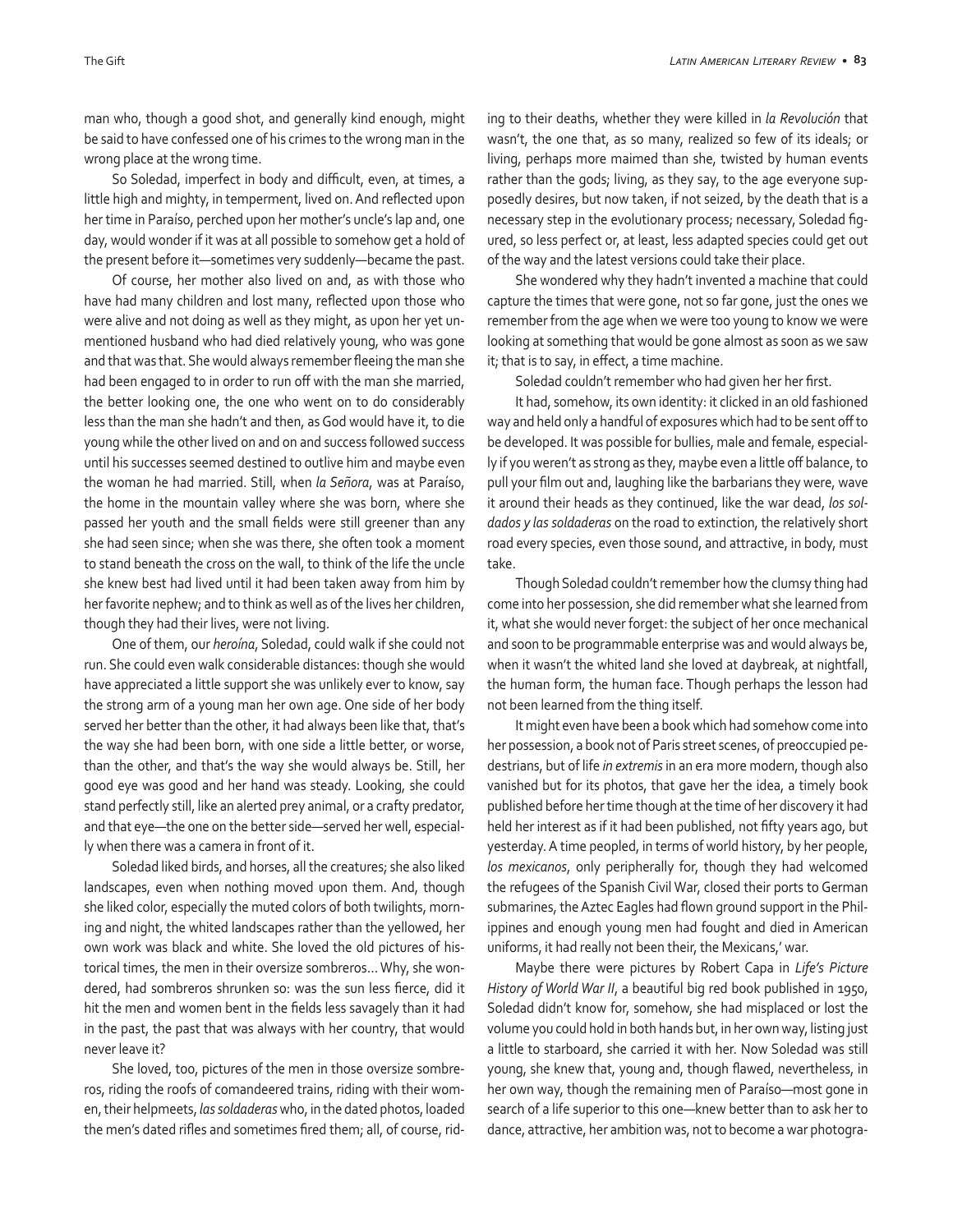pher, stopping, it would seem, history in its tracks, nor even a portrayer of the violent, the ugly and the shocking, for she knew there were other scenes, also graphic, photographable, that had little to do with the violent, the ugly and the shocking; though it did seem to her that every city dweller these days, man or woman, standing behind a lens, particularly those who, understandably, shunned sentiment like *la plaga*, seemed to believe, perhaps because of their own relative comfort, that weathered faces and wasted bodies with a backdrop of the flattened cans and plastic bags they lived under were more *fotogénico*, more camera-friendly, than others.

Soledad, too, wanted to capture "reality," just not that kind and, as has been noted, her picture history of the latest world war had gone astray, or been walked off with under an arm stronger than her own, and Soledad had time, and not just those afternoons and evenings when no one had asked her anywhere, on her hands. Maybe on her side too for, she had also learned in her short life that anything worth doing was worth doing slowly, that stillness is worth a thousand motions.

Maybe, a little later, it was Tina Modotti, the wonderful model who'd had so many lovers, so much politics and a camera of her own, and who died mysteriously in Mexico City, possibly at the hands of the authorities, who inspired her. A woman with a fullness of body so unknown to her, Soledad didn't even like to think of the differences.

"Pure your gentle name, pure your fragile life," the poet had written in her epitaph, though whether the lady's life had been pure or whether purity was even a quality Soledad valued was another question.

But maybe it had been the work of the incomparable cinematographer, Gabriel Figueroa, who had stunned her into silence, appreciative silence, as she watched his old movies on the old television with the sound off: the proportioned, the perspectived, compositions; the unexpected angles shot from vantage points few would have thought of; the dramatic contrasts, the blacks and whites, if maybe, at times, a little overdone; and, of course, the stillness, in his hands, of the motion picture camera.

Anyway, once Soledad had discovered *la máquina*, now one a little better than her first, as well as her own eye behind it, she was never without it, raising her little 38mm. for such hurried shots that her subjects might have reason to believe they had failed their instant "screen tests," to doubt their likenesses had been stolen. But, quiet, unobtrusive observer as Soledad, given her own deliberateness, might be, by the time she was a young woman she couldn't help feeling that technology, in the guise of up-to-the-minute indifference to everything that moved slowly, and especially to that which didn't move at all, had passed her by.

It now seemed that, to be taken seriously, pictures had to be manipulated, improved upon or, for some reason she could only guess at, made to move more quickly than eye and brain could take them in. Worst of all were the twists and twirls of those who didn't seem to know, or care, that there was such a thing as stillness; not

to mention subject matter, content, something worth pondering for more than a millisecond. Nearly as bad, given the explosion of the field, was the "self-portrait" now indulged in by the…by "the rabble" her mother, with one eyebrow raised, would call them…100% of whom, it seemed, now carried the electronic equivalent of the contraption that had started Soledad on her chosen course.

The professional, she thought, having no desire to appear in his own pictues, must feel the medium to be inherently objective. It practically demanded to take a look at the "other," as well as the natural world behind, and all around, him or her. However, in retrospect, she realized that her focus on forms and faces other than her own had not begun when she found—now she remembered—the little black box somehow forgotten, more likely discarded, on a park bench in Guadalajara. It was back when, as a child she had, with that meticulousness which would always be a characteristic of hers, dismembered a grasshopper: first one leg, then the other. Her mother, country-born as she was, if with one eyebrow higher than the other, and widowed relatively young, though still known as *la Señora*, and having seen more than her share of country carnage, coming across her youngest daughter in this pursuit, neither ignored nor chided, but only remarked, in passing…

"I don't think the grasshopper likes that very much."

Yes, perhaps that was the moment when, years before the black box had nearly found its own way into her hands, that Soledad became aware of the other; of, if not quite all the others, at any rate of how many of them there were. And if a grasshopper was such an other, how much more of an other a human being, with thoughts of his, or her, own, must be. Yes, it was that discovery that had, for her, preceded her discovery of her art; one which, it might be said that, however indirectly and over what seemed to a young woman to be a considerable passage of time, might well have led to it.

One day, unbelievably, a package arrived for Soledad. Unbelievably, because she had never even received a letter in Paraíso, but this day a man on a motor scooter, a man in a hurry, placed a small box that was fairly heavy for its size, in her hand, asked her to sign for it, and was gone in a cloud of dust. She stood there, one leg a little bent, one breast, as usual, a little higher than the other, and read her name as carefully printed on the wrapping. It was not her mother's handwriting, or printing, she was sure of that.

Inside, she sank into the springs of the ancient couch with the package on her lap for a long time before she opened it. Later, her mother assured her that, as Soledad already knew, she had not sent her this latest thingamajig from the world of thingamajigs. She weighed it in her hand. She read the book. She screwed in the lens and unscrewed it and read how you could get other lenses for other uses but it seemed that this one, designed to take the wide world in, would certainly be enough for one lifetime.

Advanced as the thing was, the period that followed was one in which Soledad, the photographer, became painfully aware of the pictures she missed: thousands upon thousands. Either she was a second too late with the wonder in her hands, or a second too early: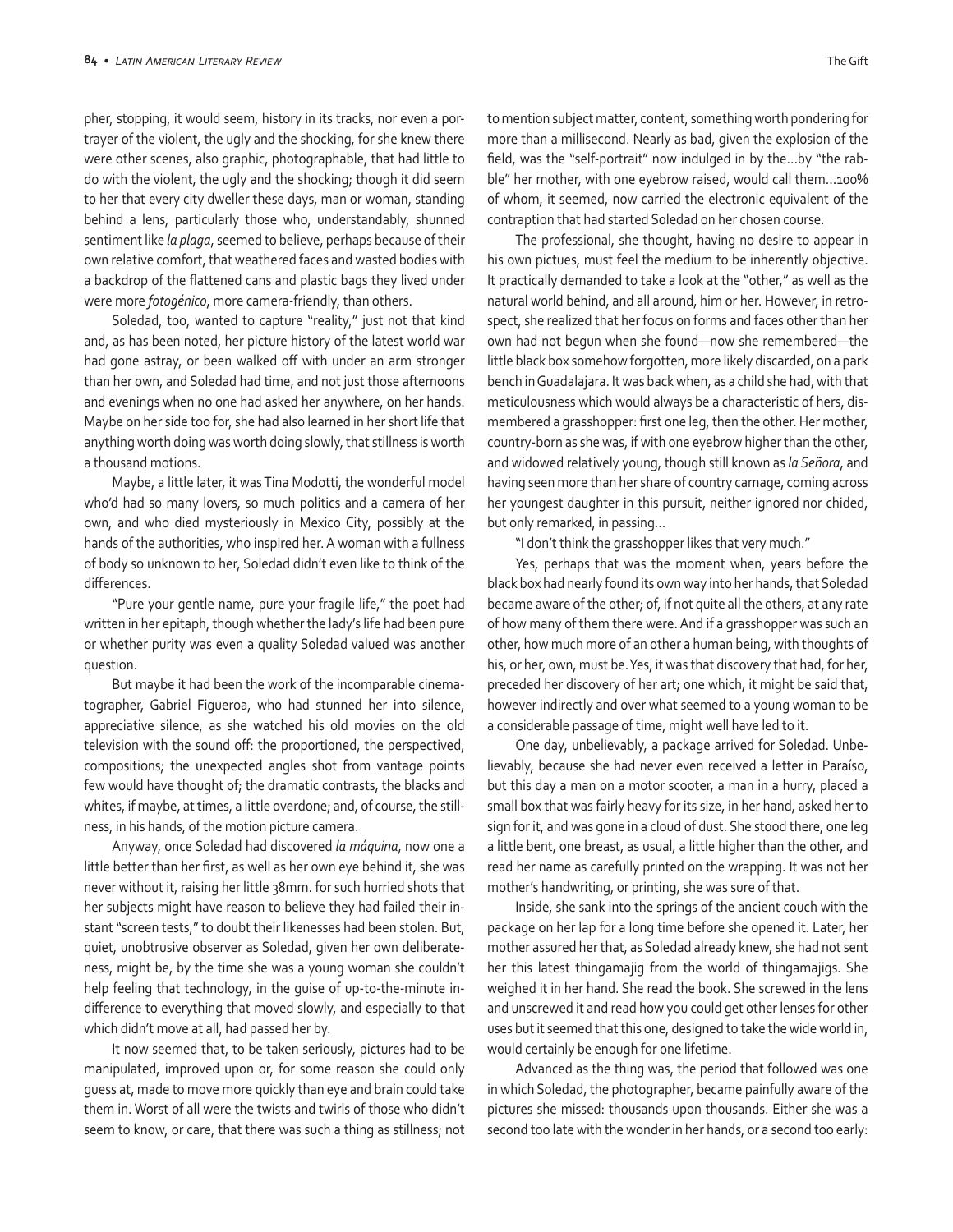even when she was sure she'd got it, she hadn't. It was as if the gods were laughing at this inability to capture the moment Soledad was certain her eyes had seen. Whatever it was—an instant of desire, of sudden knowledge, of everyday despair or a trick of light—it simply wasn't in the camera. Multiple exposures, as if she had been called upon to settle a "photo finish," were no help. Reviewing her high speed shots, she saw that the thing had, once more, missed that which eyes were sure they had seen.

Soledad's response was to put her new camera away, the better to see only what eyes saw; let that which was out there, in front of her, find its own way to her brain.

*La señora*, in her own way seeing everything, and from a great distance, for, it was said, she looked down on everything and everybody, saw one of her daughters, the aforementioned Soledad, put down her camera, put it away, maybe open a book, which was the girl's other *pasión*, that is reading, and went her way without comment. After all, she was used to standing in front of her house she would never deign to lean a chair against the wall—to eye her passersby, all of whom, she was sure, were doing less well than her daughters, any of them, and, in fact, not doing very well at all… though it hardly mattered what they were doing, what they were was what mattered and they weren't very much: children of families that had come down in the world, children still on their way down. Not one had a father like hers, blooded with the blood of landowners, *hacendados* in their way, *latifundistas* by implication (and fantasy) who had received their lands from the Crown.

And that was why, as everyone, with some exceptions, in Pueblo Nuevo had always known, at least one man had taken his dose of lead while taking a tequila behind his house in Paraíso: a mere *trago* of the best, taken with his chair leaned back against the wall as the sun sank into the land he loved…

Soledad, for her part, imperfect in body and even in temperment, lived on, without, for both reasons, a man and, for the moment, without her camera, alone in a house shared only by her mother, *la Señora*.

One of *la Señora's* pastimes, when it was left to her to oversee the lands of *el rancho* by herself, perhaps as an alternative to mounting a horse—she didn't like horses—and riding into the hills she didn't much care for, was to stand in front of her house and peer at her properties through a pair of binoculars. The point was not, as might, once upon a time, have been her daughter's, to watch the light fail upon the land, but to see if her men were lying down on the job, an act, she was sure, they were all too prone to and, if they did do what was so in their nature to do, firing them on the spot when they rode in for their pay.

One day, some years ago, just as she was lowering her binoculars with a silent curse upon all men and working men in particular, her youngest daughter nudged her. No child, still Soledad was the only one remaining in the house, the one, perhaps for obvious reasons, never to be married and, perhaps because she was not yet quite a woman, still called her *mamá mamá*.

```
"Mamá."
```

```
"Sí, hija."
```
"Whatever happened to Juan? It seems years since I've seen him."

"It is. He's going to hell somewhere, God knows where."

"Why to hell?"

"He killed my father's brother, my uncle, your grand uncle." "Don Porfirio."

"The very one."

"Why?"

"Because my uncle, in the long-ago, killed his brother, Juan's grandfather, and honor required that…"

"But why? Why did Don Porfirio kill his brother?"

"God knows."

"Where?" persisted Soledad. "Where did all this happen?"

"Out back," said *la Señora* to her daughter, "under the black cross. That's where your great uncle killed his brother and where, years later, your second cousin Juan killed him. Each with one shot."

"Sssss," hissed Soledad.

For a moment mother and daughter looked at each other and, in that moment, Soledad knew that her mother knew where Juan was; was in, possibly constant, communication with him; also, that she wasn't telling anyone, including her. What's more, she knew in her bones, at least in her stomach, that there was some larger force at work here. She knew the word *fratricidio* didn't seem to say it; *parricidio* didn't fit at all. She didn't believe in devils, even the ones slain by the sharp sword of the archangel Michael still statued in the plaza of Pueblo Nuevo, and she doubted if these evils could be laid on the doorstep of any of the divinities that, some said, still resided in these lands.

Maybe it was just time, she thought, time itself—the years, like recorded history, like war, like drought and depression, walking all over us, every one of us whether we know it or not—if it was anything at all.

Soledad, too, knew, if not in that moment then a little later, a few years later, that time was something…as with so many forces in this life, those that only cripple when they're not up to killing… something that had to be opposed by another time, the present made somehow dynamic, at least fluid, by human effort and, in that moment, she knew that somehow, somehow, she would be one of those who fought back.

So Soledad went to take another look at that black cross, to take in the story that she had not been told until not so long ago really, though maybe she had only had to ask, even as a child. She didn't carry her camera. It was too late for that and what would she have done if it hadn't been; if, as a child, she had raised her Kodak and clicked her second cousin putting a bullet in her great uncle. Juan would have only snatched the thing from her hand and dashed it against the wall before he cantered casually off on his thoroughbred, spurs spinning, gone forever. No, she was not destined to be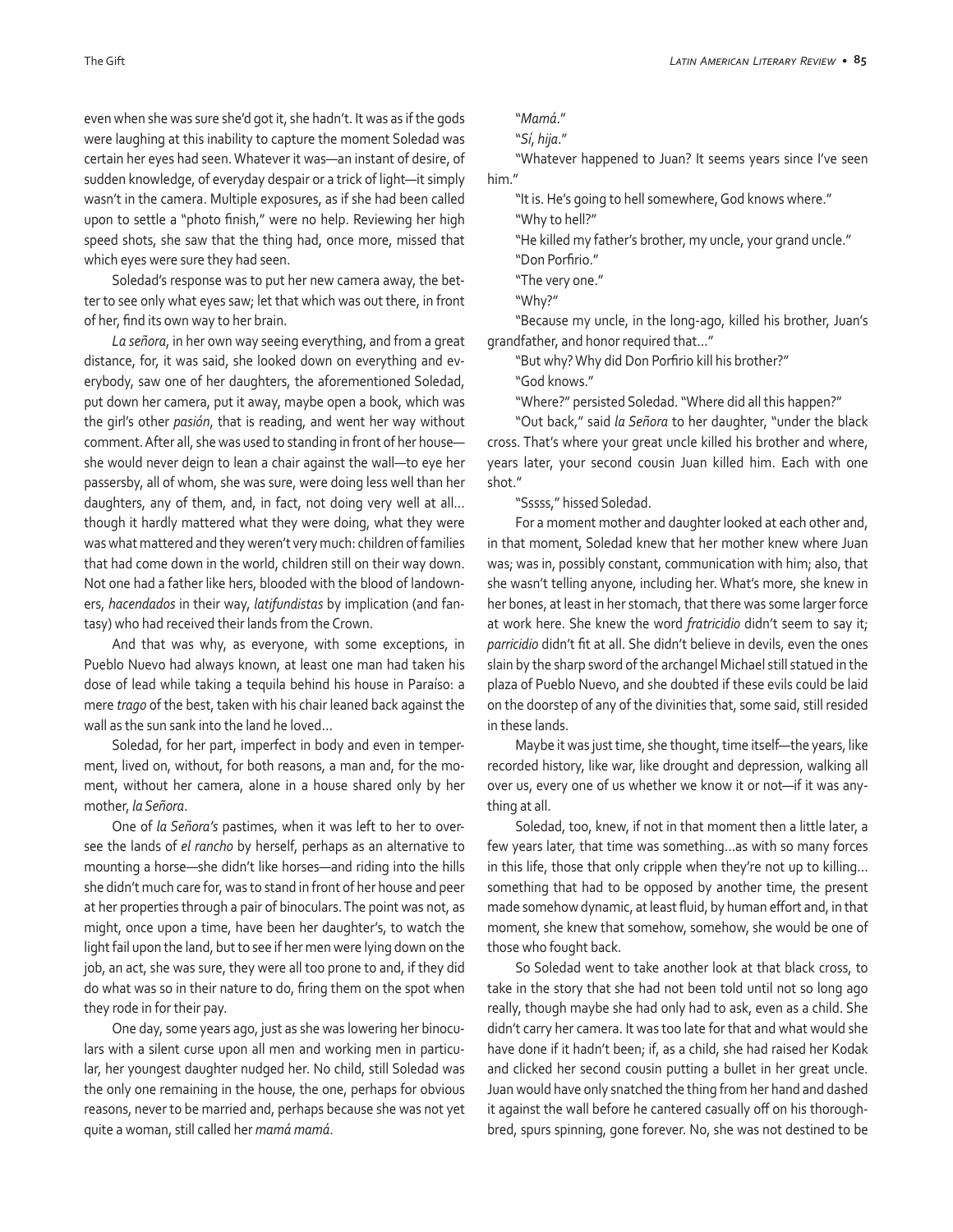a crime scene photographer, limping from the police van, stepping around the plastic cups set over the spent shells, clicking away at the bloodied corpse. Or corpses.

It was something else she must do, but with her camera.

And so, taking the thing with her after all, Soledad went away, for a while, into the landscape men had died for, and beyond. She went on, leaving her family's green fields, up and up, far enough from the living stream, the immortal stream it seemed for it had never, in her lifetime, run dry, into land seized by the elements, or lack thereof, that had their bone-dry hands on much of Jalisco, the state, into a land blowing away, where *zopolites* sat heavily in thick groups upon dead trees and waited for the next cow who, having struggled up only yesterday to scour the land for some edible weed, to seek the faintest shoot of green with cactus stuck to her face, could not, no matter how hard she tried, get up today.

And Soledad shot, shielding her technology as well as she could from the blowing dust that someone had told her was an even greater enemy of such gadgets than water; shot the land as if, though she had left her own particular crime scene far behind, as if the land itself might know more than she herself ever would; as if the past were somehow resident in it, the white rocks, the claylike soil, perhaps also in the featureless sky that mirrored the land seared by sun and wind; as the sea, in its moods, takes its blues and greens from overhead.

Soledad would not be gone long. She was after all young enough that her still living mother, looking somewhat less down upon her children than she looked down at everything else, might worry, might send a hired man after; not more than one, of course, for most were needed to do the work which was never, from *la Señora's* point of view, done or, at least, done well enough. And though Soledad could cover considerable distance, given her incurable condition, if she took her time, she still could not hobble on forever.

Eventually, not really that far from the family's green fields, she bagged her camera and sat upon a rock. The better to watch the land blow away. She watched the *zopilotes* who knew there was no point in riding the thermals at midday when no animal that had been alive that morning was yet ready to give up the ghost. She watched thin clouds coalesce and just as thinly disperse, not coming together quite enough to cruelly suggest the possibility of rain.

She looked at the land and the land looked back at her. The *zopilotes* didn't bother for, at a practised glance, they could see the young woman was still full of life; that, even given her relative disability, she could certainly limp downhill to the family farm lying so smugly, so slyly, chewing, in effect, its cud of insignificant secrets along the stream that never went dry.

Perhaps, she thought, the land held no past at all, only the recurring seasons, the greater cycles of wet and dry, of *el niño* and *la niña*, of climate change brought on by men who hoped to profit from anything and everything until their species went the way of all others and an overgrazed earth tumbled into a sun no longer young, but...

Shot dead.

Yes, murder was something else. Murder at close range. Murder of an uncle, a brother, or someone else's uncle, or brother.

Soledad could not help but wonder how far back, even within her family, especially within her family, murder went. She knew that, once upon a time, every man in Mexico carried a gun on his hip; that now a goodly number sported an AK-47; that the trifling feuds of yesteryear had become the drug wars of today. That cantankerous old men with bad blood between them, country folk really, had been replaced by men as young as herself, even younger, urban youths slaughtering each other wholesale.

Murder in the streets, between the cars, drive-by killings on the motorcycle of their dreams.

It was not a question, Soledad decided, of ferreting out her thoughtful, even generous second cousin in his too tight shirt, of unexpectedly drawing a pearl handled .25 from a garter belt on her good leg and putting as many bullets as the thing held in his still young chest. It would take a few, she knew, given the small caliber of ladies' pistols, to actually take the life of he who had taken the life of her great uncle who had, in the long-ago, taken the life of his brother.

But these were only the thoughts of an imperfect being in an imperfect world, a creature with a past she could hardly consider her own and no forseeable future, if such an animal even existed. In stillness there is stillness, however, if that wasn't too simple a thought, she thought, once more taking out her camera. Probably to be preferred to drawing a pistol of any caliber. Once more Soledad clicked and she clicked. There was no human form before her, no human face, and she certainly wasn't going to take her own picture. The world was larger than that. In between pictures she watched the world and the *zopilotes*, curious creatures, watched her.

Was it possible, she asked herself, that her own species was there, in the landscape, even if it wasn't one that had been destroyed by the hand of man? That the forms and faces she valued were present by their absence, not in the shape of a dead tree writhing like a human soul, not in a rock that looked amazingly like a human back bent to endless labor; nothing so literal as that, so explicit but, in some way, present by their absence, in the land itself, in the face and form of the planet? And if humanity, in not being there, was there, maybe history was also, in the blacks and whites of time past, not like so many skeletons ground down, pulverized, by ceaseless wind and rare flood, nothing so unequivocal, so final.

And Soledad, camera in hand, glanced up at that featureless sky and wondered if it had ever held the savage gods of those who had held this land for so long, the ones displaced by the old white man, the less than forgiving god the Spanish carried across the sea. And something put her in mind of the writer who had written the best stories of the new Mexico, of the not so distant past now really, the war of the Cristeros, and had stopped writing when not, in fact, that much older than she was or would soon be and, instead, had taken up a camera to point at the land, and yes, at the people